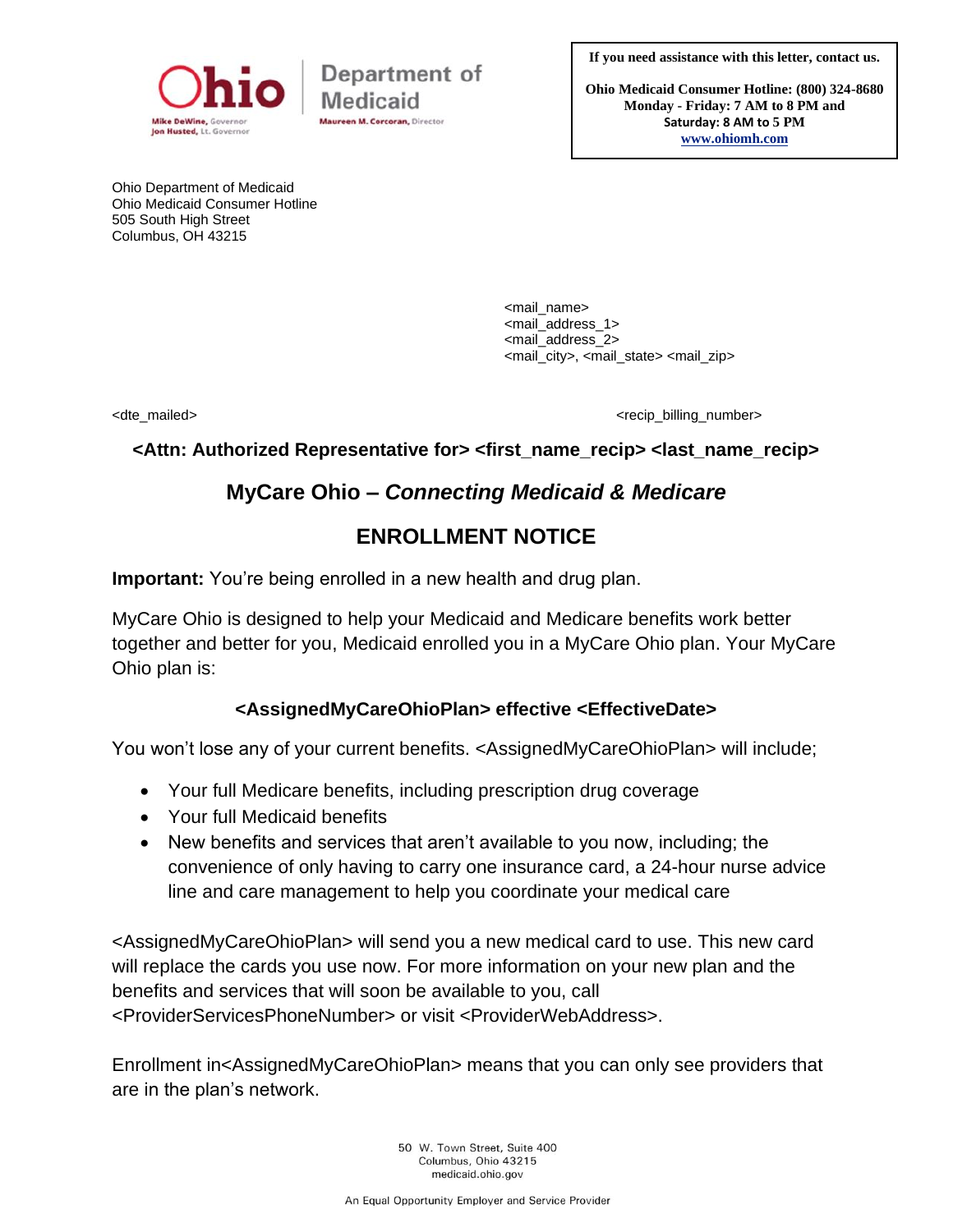Expect to get a notice from your Medicare Part D prescription Drug Plan or Medicare Advantage organization saying that your coverage with them will be ending. You will continue to get your prescription drug benefits from your current plan until your new plan is effective.

## **Do I have other choices?**

**Yes.** You have other choices, including:

- **Keep your assigned MyCare Ohio plan.** If you are satisfied with the MyCare Ohio plan Medicaid assigned to you to provide your Medicaid and Medicare benefits, you don't have to do anything.
- **Enroll in a different MyCare Ohio plan that would include your Medicaid and Medicare benefits.** The other MyCare Ohio plan(s) are like <AssignedHealthPlan> but may have a different network of health care providers, pharmacies, or include different supplemental benefits and incentives.

The MyCare Ohio plans in your area are:

| <providername></providername> | <providerwebaddress></providerwebaddress> | <providerservicephonenumber></providerservicephonenumber> |
|-------------------------------|-------------------------------------------|-----------------------------------------------------------|
| <providername></providername> | <providerwebaddress></providerwebaddress> | <providerservicephonenumber></providerservicephonenumber> |

• **Keep your current Medicare coverage or a similar option** Call the Medicaid Hotline and let them know you don't want MyCare to provide your Medicare benefits (you want to "opt out"). You can choose to have traditional Medicare or have a Medicare Advantage plan provide your medical benefits. Your MyCare Ohio plan will provide your Medicaid benefits.

**Note:** You can leave your MyCare Ohio plan that provides the Medicare portion of your coverage at any time and choose another plan. But once you leave the MyCare Ohio plan, there are limits for when you can join or leave other types of Medicare plans. Call 1-800-Medicare for more information about your Medicare enrollment options.

• **You have the option not to enroll in a MyCare Ohio plan if you** are a member of a federally recognized Indian tribe.

The Medicaid Hotline can help you decide which options work best for you and help you identify which MyCare Ohio plan includes your doctor, pharmacy, or hospital in their network. If you do not wish to receive your Medicare benefits from MyCare Ohio, a choice counselor can help you disenroll or "opt-out" of the Medicare portion of MyCare; however, the MyCare Ohio plan will provide your Medicaid benefits.